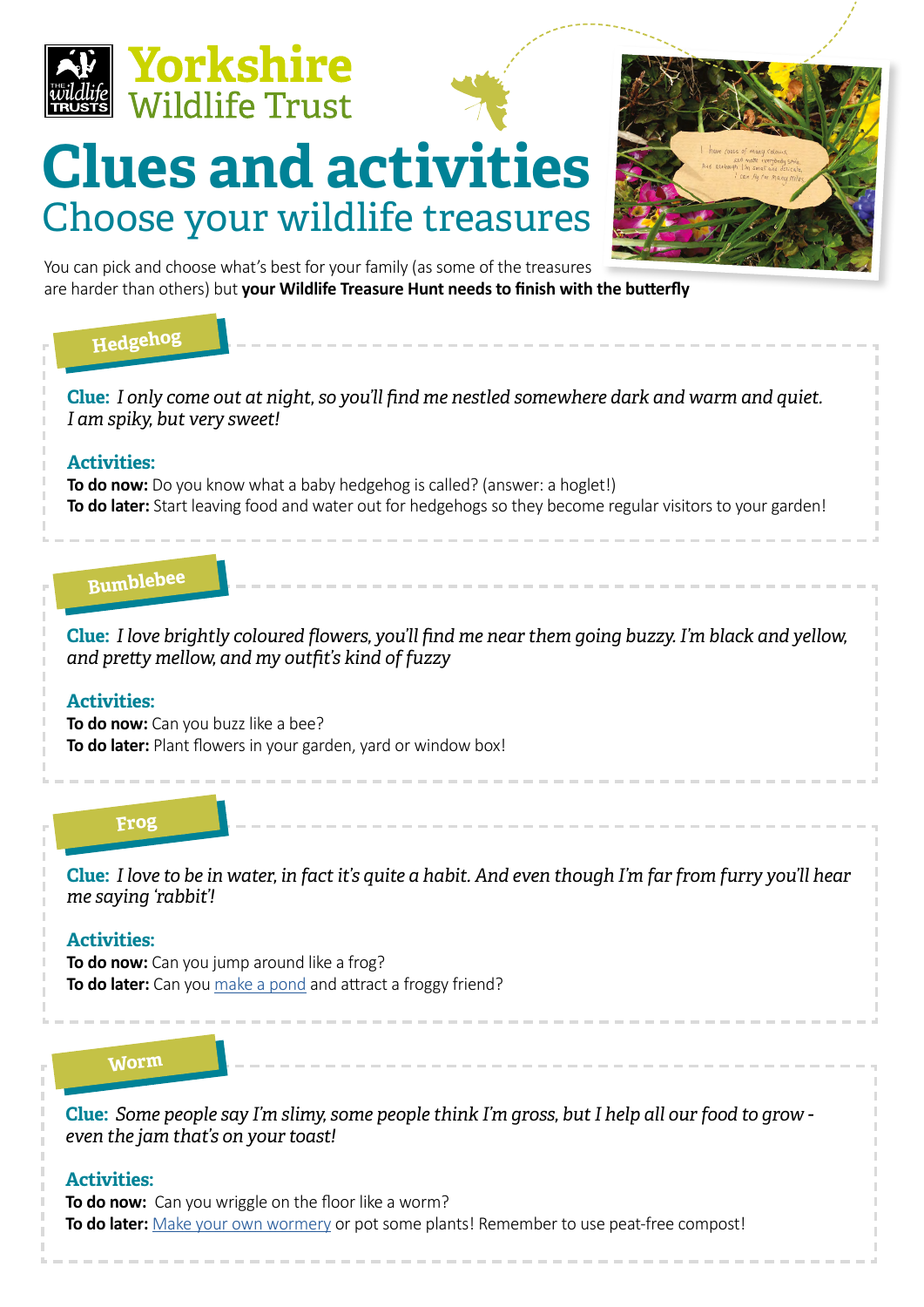### **Hedgehog Blackbird**

**Clue:** *My coat may be dark as night, but I have the sweetest song… Look for me by tree or hedge as you walk along.* **Extra clue:** *my beak is the same colour as a carrot!*

#### **Activities:**

**To do now:** Go to the window, can you see a blackbird from your house? They like to sit and sing from the tops of trees!

**To do later:** Make a note in your diary to plant a native bush or tree this autumn that produces berries, such as rowan, guilder rose or hawthorn. They'll provide a delicious feast for blackbirds and other birds during the autumn and winter.

# **Pipistrelle bat**

**Clue:** *I'm not a bird, I'm not a plane but, boy, I love to fly! On warm, dusky evenings, you might see me when you look up to the sky...*

#### **Activities:**

**To do now:** See if you can catch a glimpse of one at dusk tonight! Look up to spot bats flying around at roof height. They flap their wings very fast and are easily mistaken for small birds. If you have very good hearing, you might even be able to hear their high pitched calls.

**To do later:** Make a bat box and learn all about the magical and mysterious world of bats...

# **House Sparrow Hedgehog**

**Clue:** *I am a friendly little bird, a really happy fellow. You'll often see me round about and my name rhymes with marrow.*

#### **Activities:**

**To do now:** Go to the window, how many sparrows can you count in one minute? **To do later:** [Make a birdfeeder](https://www.ywt.org.uk/actions/how-feed-birds-your-garden) to attract sparrows and other garden birds to your garden, yard or window sill!

# **Seven-spot ladybird Hedgehog**

**Clue:** *I am a tiny red and black insect with a spotty, dotty coat. I'm popular with gardeners as I like eating little flies the most...*

#### **Activities:**

**To do now:** Draw, or colour in, a ladybird! **To do later:** [Plant some insect-friendly wildflowers](https://www.ywt.org.uk/actions/how-make-seed-bomb)

**Ground Beetle** 

**Clue:** *I live in nooks and crannies and I like dark places to hide. You probably think I'm a 'creepy crawly', but if you disturb me when I'm sleeping I'll be the one who's terrified!*

#### **Activities:**

**To do now:** To do now: Crawl around like a beetle and find somewhere dark to hide! **To do later:** Beetles and bugs are so cool! [Make a bug hotel](https://www.ywt.org.uk/actions/how-build-bug-mansion) and see who moves in...